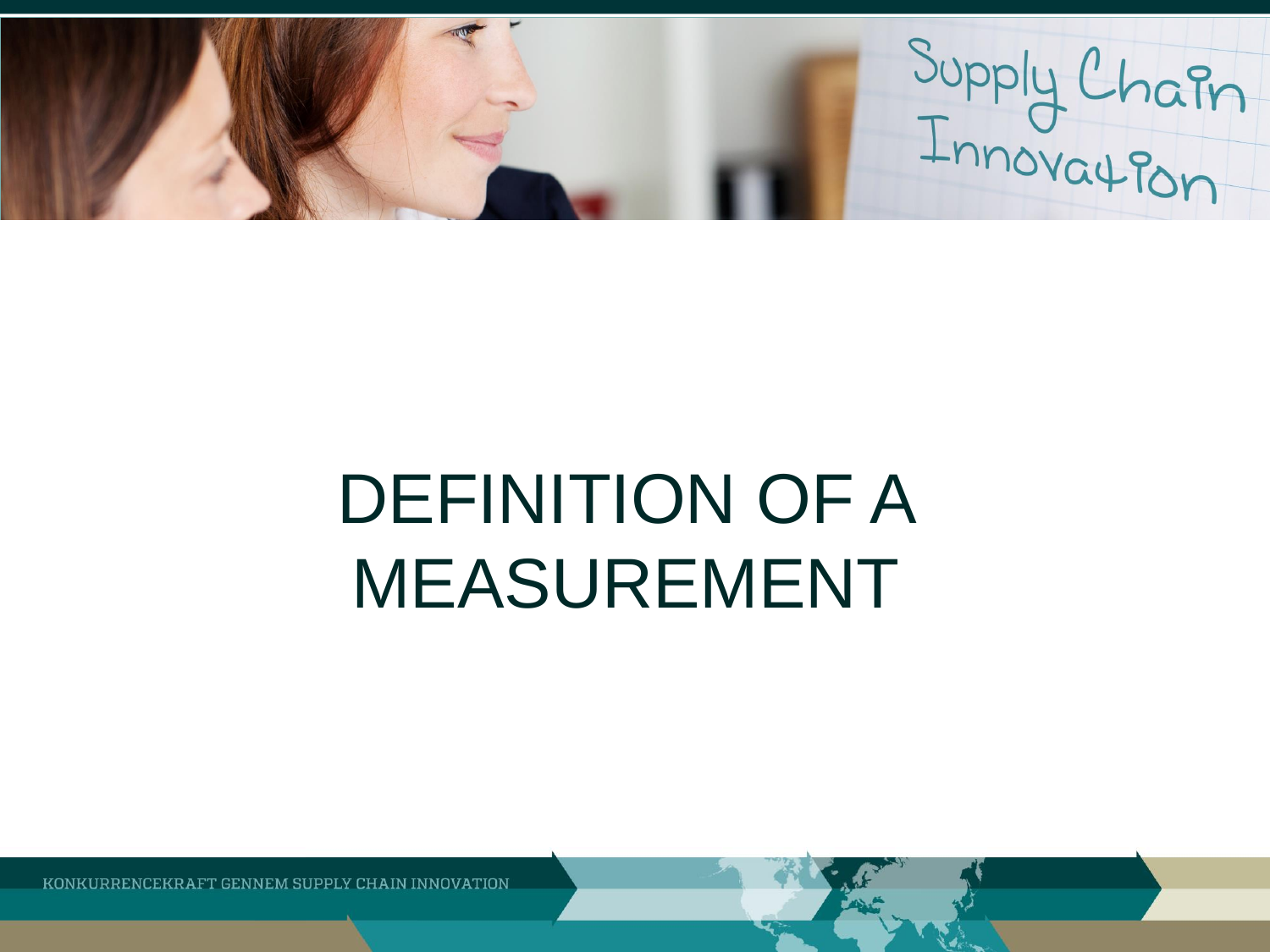

## **Purpose**

The purpose of this tool is to define and implement specific measurements for activities related to the specific supply chain innovation project. In other words, to obtain specific facts about the performance of the activities.

### **Participant(s)**

The project manager, assisted by the IT and finance departments, the users of the measurement, and the decision makers who are expected to react on the measurement.

#### **Application**

This tool is used before, during and after the specific supply chain innovation project. The baseline is "Before measurements". Without this the company runs the risk to measure against a "moving target".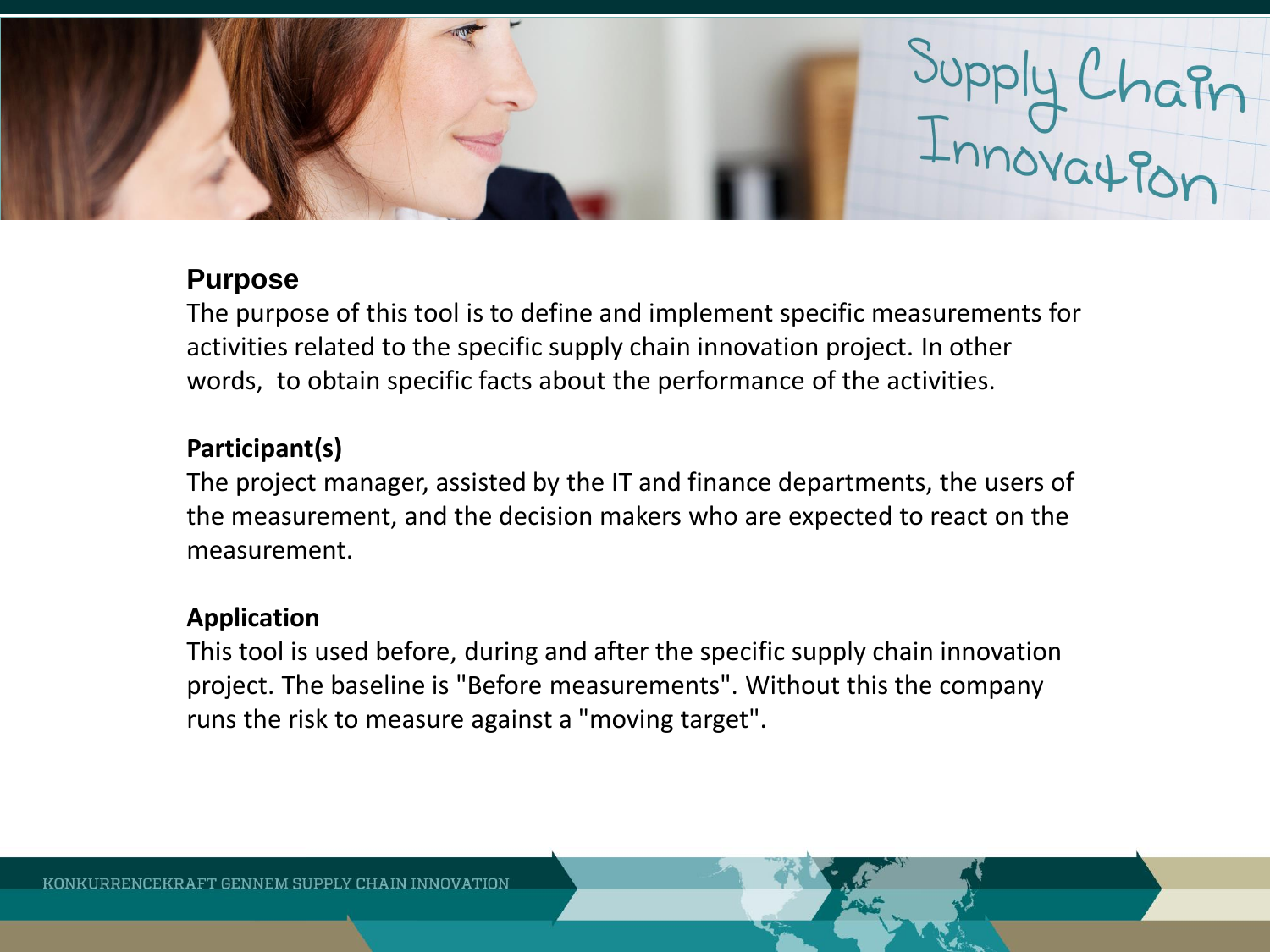

## **Method**

The tool is used by completing the table on the next page; in this way the main practical issues related to the specific supply chain innovation project are identified.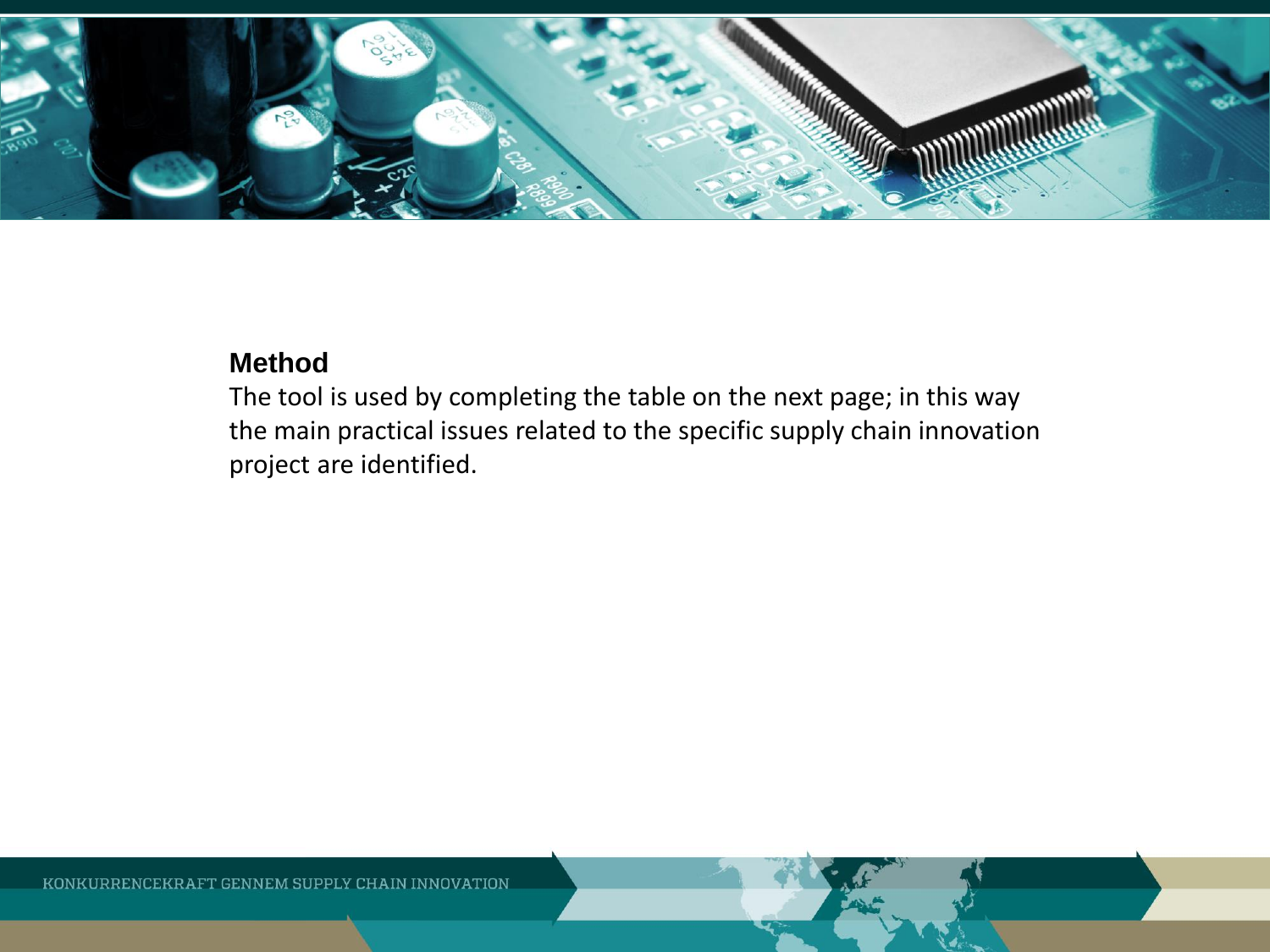| Name:                                                                                                                                     |                                                                                                                                    | Area for the measurement: |
|-------------------------------------------------------------------------------------------------------------------------------------------|------------------------------------------------------------------------------------------------------------------------------------|---------------------------|
| <b>Purpose:</b>                                                                                                                           | The purpose of the measurement is described.                                                                                       |                           |
| Definition:                                                                                                                               | The range of the project/measurement is defined. The project reporting<br>secures that the scope of the project remains unchanged. |                           |
| <b>Reporting:</b>                                                                                                                         | The reporting form, content and measuring frequency are described                                                                  |                           |
| <b>Prerequisites:</b>                                                                                                                     | Determine the data basis. What is needed to perform the measurement?                                                               |                           |
| <b>Organization (responsibility):</b> The division of tasks and responsibilities for data collection, calculations<br>etc. are described. |                                                                                                                                    |                           |
| Area covered:                                                                                                                             | Departments and/or functions covered by the measurement are described.                                                             |                           |
| <b>Communication plan:</b>                                                                                                                | Who should be informed? The status of the project has to be communicated.                                                          |                           |
| <b>Opportunities of impact:</b>                                                                                                           | The areas influenced by the measurement are described.                                                                             |                           |
| <b>Present and future level:</b>                                                                                                          |                                                                                                                                    |                           |
| <b>Comments:</b>                                                                                                                          |                                                                                                                                    |                           |

KONKURRENCEKRAFT GENNEM SUPPLY CHAIN INNOVATION